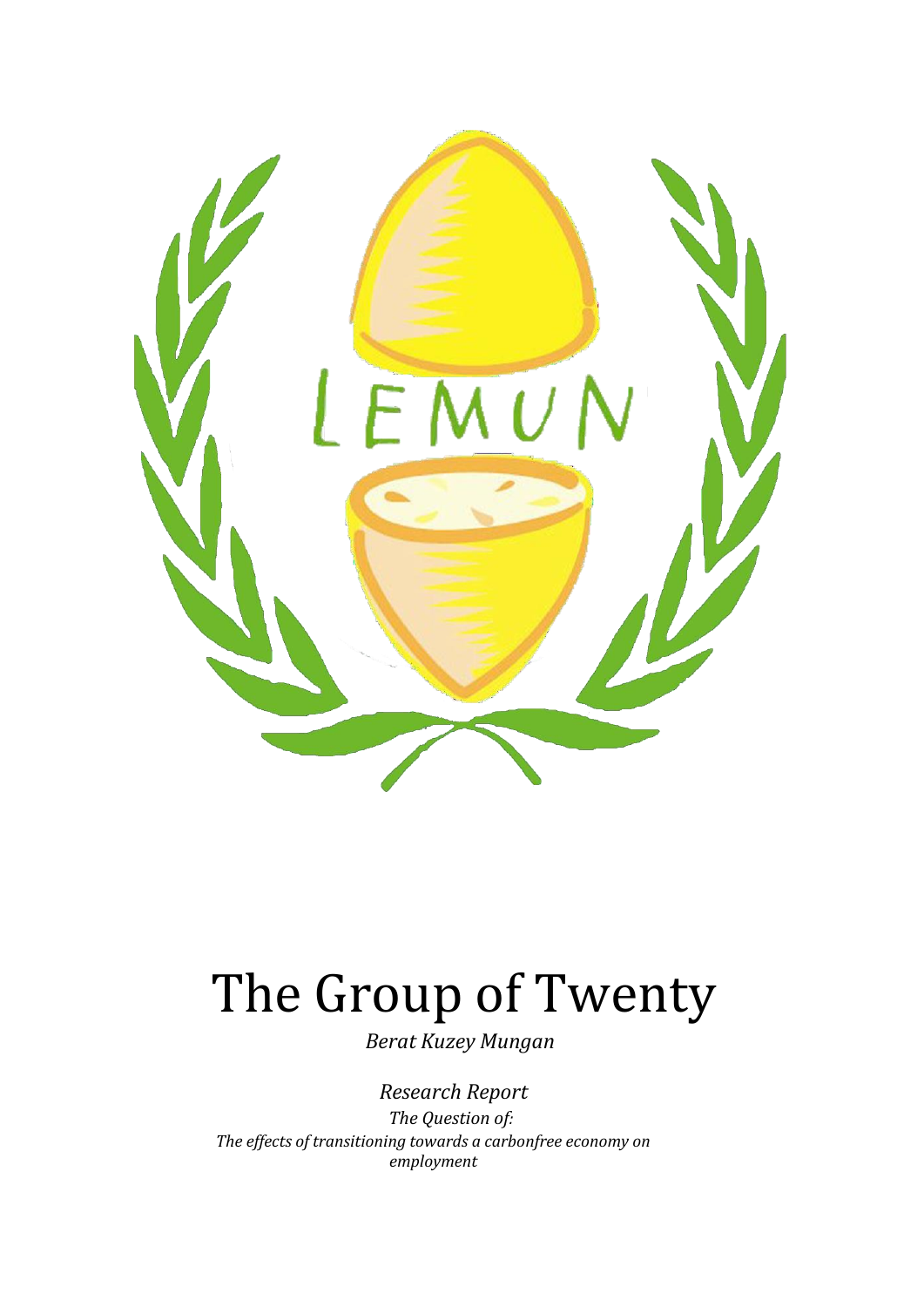

## Introduction

Going carbon-free is not emitting any CO2 emissions to the biosphere<sup>1</sup>, which is impossible as of 2019. What is possible though is sharply decreasing carbon emissions, which is what is needed to save the planet from increasing in temperature and deteriorating living circumstances for humans all around the world. There are more than a few key events that have been done on the issue, which have been listed in the Time line part of the General Overview; The Paris Climate Agreement, the climate preservation plans of the UK, Scandinavia and Europe, and the (pre- 2016) plans of the United States that were aimed to go ''waste-free''.

 The concept of carbon-free economy is very intriguing and futuristic. It gives hope to the public and sets the world up for a much cleaner & sustainable cycle. Saving the environment may seem like the safest bet as of today, but there are many more sides to the issue, and our topic of unemployment caused by it is one of those sides. I'll be tackling most of the sides that lead to the futuristic revolution of the 2010s which is still continuing, and give some additional information to the general info needed to be known about the topic. I hope this General Overview shows to you that even the only way to save the world has it's downsides -large ones, in that- and that on a larger scale, cooperation is a must between states who are willing to put their faith in the plan that could risk their whole economic infrastructure. It sounds intimidating, but many countries have announced their plans to go carbon-free already, but many also have restrained from doing so.

# The Committee

The G20 is a committee consisting of the 20 largest economies in the world. The 2019 attendees were the Presidents of Argentina, Australia, Brazil, Canada, China, France, Germany, India, Indonesia, Italy, Japan, Mexico, Russia, Saudi Arabia, South Africa, South Korea, Turkey, United Kingdom, United States, The European Council and the European Commission, with an added invitees of Chile, Egypt, the Netherlands, Senegal, Singapore, Spain, Thailand and Vietnam, also including special guests such and the heads of the IMF (International Monetary Fund) and Antonio Guterres, the UN Secretary General1.

 A rather recently founded summit, the G20, only has a history reaching back to 20 years, aiming to solve the Asian financial crisis and bring financial establishment globally. It used to only be attended by the finance ministers of the respective countries for about 10 years, but the 2008 financial crisis led the world leaders to believe that they should assess the problem(s) too, rather than solely leaving It to their financial deputies. As of 2019, the G20 is attended by Finance Ministers, Foreign Ministers and Heads of State2.

 The G20 has transformed from a purely financial summit, to an occasion where not only finance, but also things like economics and sociocultural issues were discussed. Anything said or done in the G20 can have a considerable global effect, which was the case in the last 3 G20 summits; The  $12<sup>th</sup>$ , 13th and 14th summits, respectively the 2017 G20 in Hamburg, Germany, 2018 G20 in Buenos Aires, Argentina and 2019 G20 in Osaka, Japan drew a lot of attention from the media, mainly due to the decisions made by Heads of State. Many believe that these last few summits have led to a shortterm tariff war.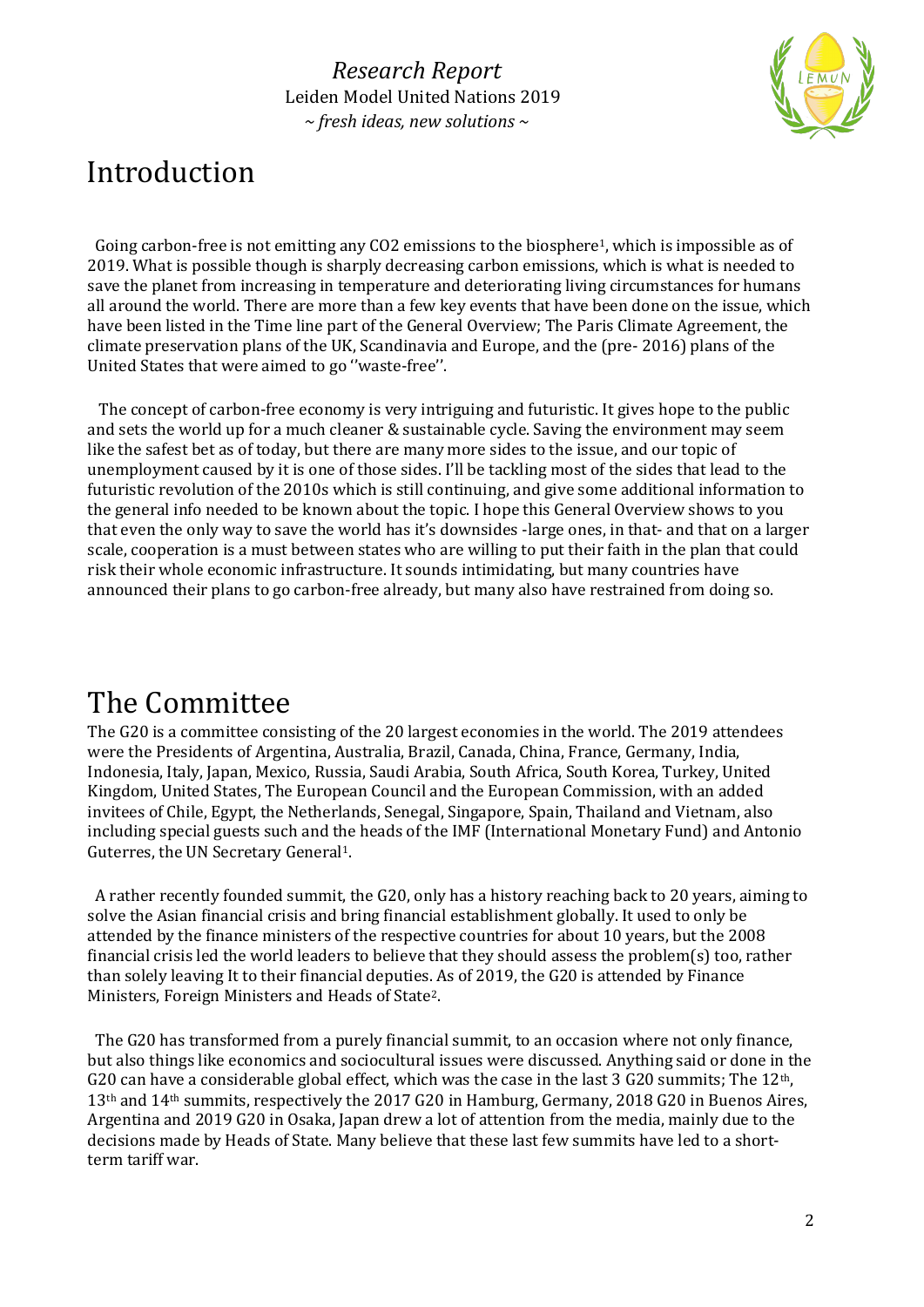

 Our committee will use the rules of the THIMUN procedure. That means that you will have lobbying time and will be called to the podium by raising your placards. I would sincerely appreciate everyone following their country's policy, act in a diplomatic manner and be respectful to one another. Except for that, I have nothing else to expect. I hope we'll have a very enjoyable conference. This committee is destined to be a great one, especially considering the impact the G20 has on the world.

# Key Terms

**Unemployment Rate:** The percentage of inhabitants in a country, area or continent who are without a job; who are jobless.

**The P.C.A./ Paris Climate Agreement\*2:** An agreement consisting of 185 parties, 11 signatories and the European Commission. The agreement aims to restrain the global temperature to less than 2 degrees.

**Climate Change\*3:** A distinctive change in global or regional climate patterns.

**Carbon-free/Low Carbon economy\*1:** An economy based on the minimal output of greenhouse gas emission, carbon dioxide, to be released into the biosphere

**MEDC (More Economically Developed Country):** A country that is more developed economicwise in comparison to the rest of the world.

**LEDC (Least/less economically Developed Country):** A country that is less developed from an economic standpoint in comparison to the rest of the world.

# General Overview

 It is no secret that the destructive effects of climate change are becoming inevitable, Therefore a lot of countries and unions, such as the EU, U.K. and the Scandinavian countries are very strict on transitioning towards a carbon-free economy. From the outside, it may seem like the countries who are willing to go carbon-free have risked the matter of employment, or possible lack thereof, but the strong economic histories of the respective countries show otherwise. From any government's point of view, there are two options: announcing a carbon-free economy plan and trying your best to save the world and find employment, or simply not going carbon-free and working for your own benefit. None of these are blameworthy, on one side the respective government is trying to save the world and seek possible investment opportunities, and the other side is not risking anything by keeping their same economic structure. Both benefit the countries either long-term or short-term. The most compelling argument that could be made against the ''anti climate change'' countries is that if there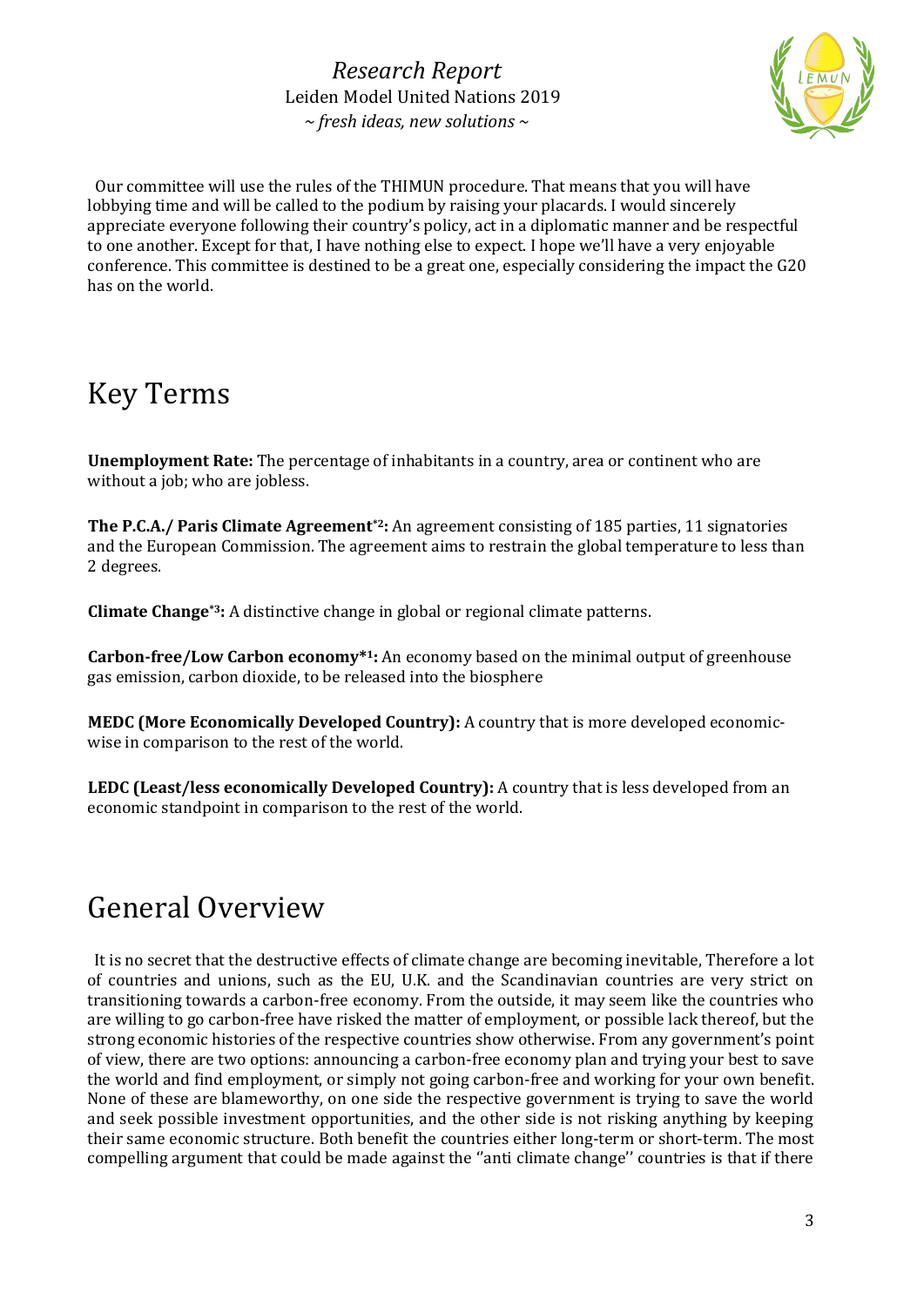

isn't a world to live in, nor will there be an economy to sustain. There shouldn't be any questions asked to the countries who are against going carbon-free, but statements made. Not going carbonfree has its own risks on its own such as global destruction in the next 50 years. There's nothing to be done regarding the views of administrations of countries, as they are their own and their citizens' decisions to make.

As stated in the introduction, the repercussions of going carbon-free are very large, one of the substantial problems surrounding the issue being unemployment, especially in large sectors such as the automotive and energy industry. The next few chapters will explain why some things are done by some countries, and how they are justifiable. Not all countries can be judged the same, as even a small aspect like the location of the country may increase or decrease its sustainability due to social effects it might generate.

 Unemployment effects a country's social and economic position very deeply, a country which lacks both is destined to shrink, if not already. The economic aspect of unemployment is ruinous to a country, everything regarding the negative effects of unemployment are connected, a *butterfly effect* if you will. Firstly, there are two things that are directly connected to each other: unemployment and re-entering the job market. The length of unemployment is3,4 usually lower in MEDCs than in LEDCs, since people living in MEDCs are more likely to quit their job to pursue another one, such as an investment or because they have the CV to back them up if they are unhappy with their current job and can find a new job rather quickly, since the job market is large and there are a lot of opportunities to be pursued, whereas it's the exact opposite in LEDCs. LEDCs have smaller economies, which leads to more unemployment as a result of the lesser job market, investment opportunities and workforce skill. MEDCs' economies will constantly boost themselves, as more experience results in more jobs and more jobs result in, presumably, more job experience. It could be viewed as a constant loop of development. A LEDCs economy will be the contrary, where less job experience would result in less jobs, which would again result in less job experience. The type of worker also factors in when the difference between two economies is investigated. For instance, the career of any type of privatesector worker in an MEDCs would go as follows: He/she will start his/her career of rather slow in order to get into the job market, where he/she will most likely do some networking, and then would (given that his financial status is sufficient enough) think of an idea, or help someone establish their idea in a rather large-scaled investment opportunity, whereas that investment opportunity isn't even available in the LEDC. A blue-collar worker in an LEDC will also likely try to move to another country, as the wages, working & living conditions are significantly worse than a country that would be recognized as more developed, which would lessen the amount of workers and job experience in the LEDC even more, and speed up the cycle of economic deterioration. The incredibly scary part is just that the strong get stronger and the weak get weaker. With carbon-free economies, some states could regroup their failing economic plans, and use their GDP in order to invest in the future. In a future that's not so far away. The only advantage a smaller economic market would have over a bigger market is that smaller markets have less risk of inflation. Inflation could cause more social problems than a state could handle, in-fact, it's one of the biggest problems that could be caused as a result of unemployment.

 We've seen plenty of social problems due to lack of employment and economic deterioration in the world. The recent crises in Brazil and Venezuela have shown what lack of finance and employment can do: create irreversible instability in a country. The Venezuelan instance is a combination of it being an LEDC and its alleged corruption scandal. Countries like Palestine, South Africa, Iraq & Syria struggle with high rates of unemployment<sup>3,4</sup> because of their situation as a country, either having newly escaped or still continuing to have conflict. Spain, Greece and Italy still have high unemployment rates, respectively 14.02%, 17.7% and 9.9% even though they are perceived as more stable, they still struggle. Spain has seen outrages due to **the** high tax rates in the Barcelona area<sup>5</sup> and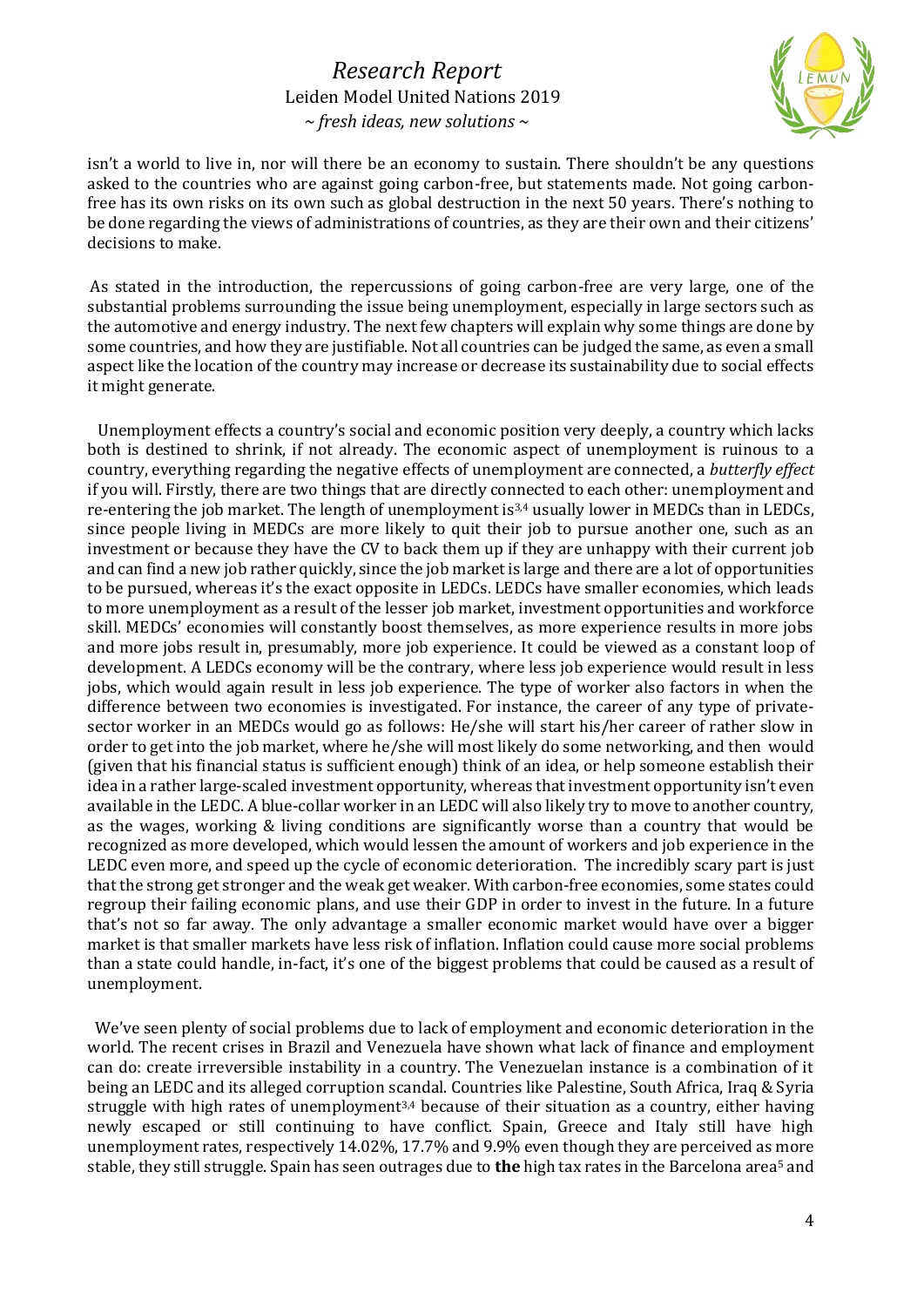

Greece has also seen protests regarding the extensive loans from other members of the EU that were given to the Greek Government in order to balance the debt crisis since 2010<sup>6</sup> Italy on the other hand has failed to accomplish what they had promised in their 1998 20-year economic plan, but have not become worse over the years as their quality of living) standards are similar to<sup>7</sup>when the economic plan was first announced. Thinking through the whole process of solving the unemployment process is crucial, on step skipped could mean the collapse of the whole plan. The transition towards carbonfree economy has to be as frugal as possible, at least at the start. However, being frugal doesn't mean being cheap, everything done has to be adjustable and efficient.

Implementing a carbon-free economy means a new giant in the global market, meaning more investment opportunities, but isn't as self-assuring as one would expect, since it also negates other markets such as the automotive and energy industries. 9 million people need to be employed for the production of 64 million vehicles<sup>8</sup>, the predicted automobile (excluding any other means of transport other than cars) sales in 2019 will reach 79 millions , which will mean an approximate 11.12 Million people employed. Set side by side, only 9.8 million people were employed in 2017 regarding renewable energy, a gap of 2 million people each year is very alarming, and that's only for the automobile part of the automotive industry. The U.K. is a very good example of how the process should be managed. Sadly, not all countries have enough funding to accomplish such a goal. With the larger economies not partaking as much as they are capable of and small countries not enough funding, it is up to the governments who are willing to participate who are going to try & save the planet at the end, even if it means unemployment. Similar to the question against the anti-climate change in paragraph 1 of this General Overview, a very compelling argument also stands for the procarbon-free economists: Is the world worth saving if no one is employed, the free-market isn't ''free'' anymore and most of a country's gain is controlled by the wealthy? Most would answer no, nevertheless, both anti- climate change and pro- carbon-free economy is up for discussion. Our topic is Unemployment caused by the carbon-free economy, and we shouldn't deviate from it, but it's impossible to solve the issue as a whole focusing on only the unemployment part. A healthy balance is all that is needed.

In conclusion, there are a hefty amount of questions to be answered on the issue. Harm caused by unemployment has Social, Economic and Cultural repercussions, debatably also political ones; the power of a country's stance is more questionable if they have weak social structure, economy and culture isn't immense, because that means they haven't solved the critical issues in their own country. Climate change isn't something to be stuffed under the bed. Saving the planet isn't as easy as people complain about, nor is it as hard as others make it out to be. It's what the G20 is here for. 20 Ministers of finance and heads of state have attended the 2019 G20 conference. A big movement is needed, and can only be done if cooperation exists. The problems are ours to solve.

# Major Parties Involved

**The United Kingdom:** The United Kingdom was the first country to set carbon reduction goals<sup>9</sup>, thus being perceived as the country who guides and is a 'role model' for other member states regarding carbon-free economy. The U.K. has a 2019 unemployment rate of  $3.8\%$ <sup>1013</sup>, which is a bit lower the average unemployment rate in an MEDC, meaning that their carbon reduction goals haven't affected them as much as economists have estimated, which is a positive if one is aiming to reduce carbon in a manner that won't affect the people living in it as much.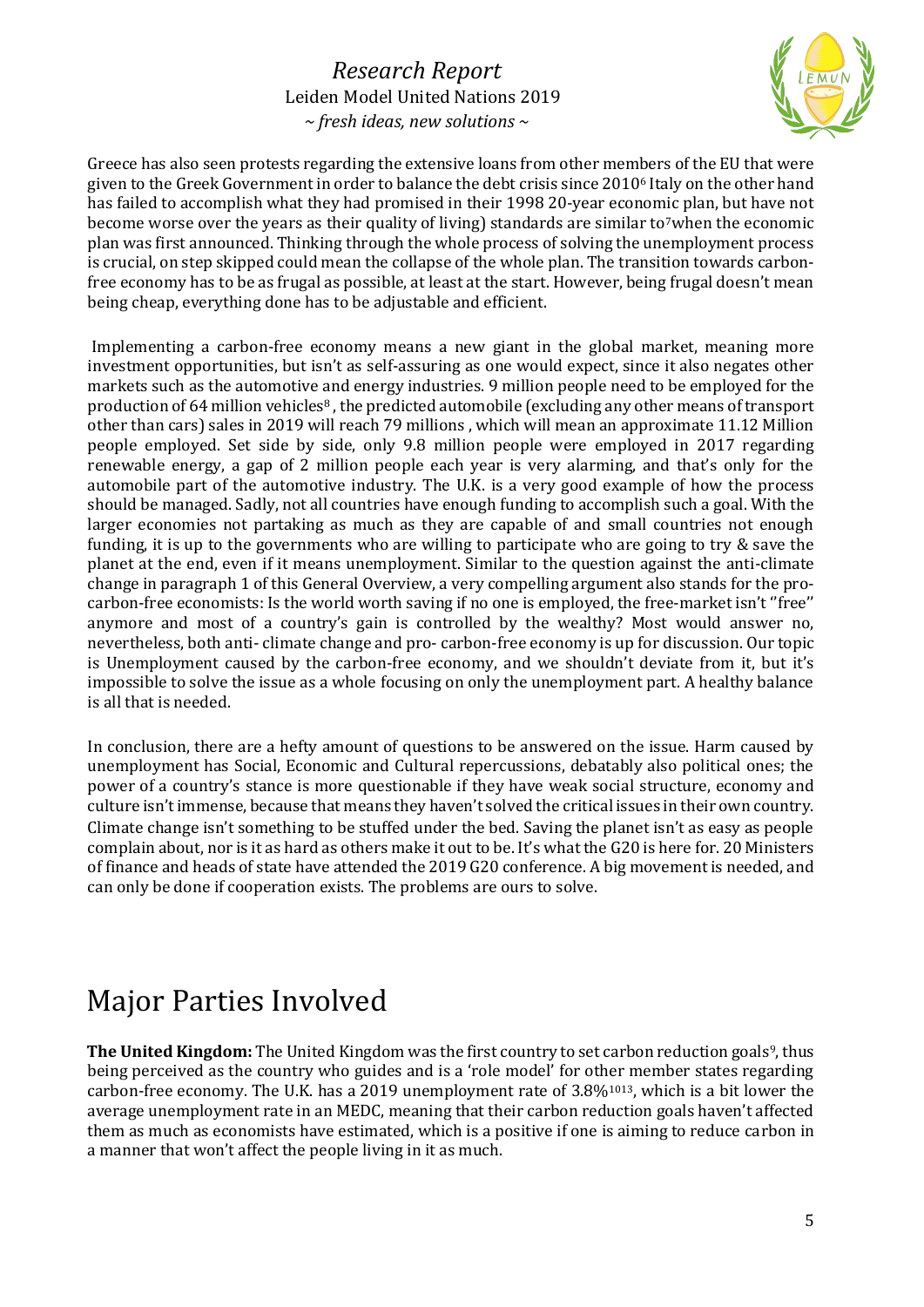

 From a political standpoint, the U.K. doesn't possess any hostility toward most countries, except for the Russian Federation because of the 2018 Nerve Gas incident. They continue to push BREXIT upon the EU, but seem to agree that that deal shouldn't affect the Paris Agreement. As their policy toward the whole situation goes, the U.K. doesn't agree with the U.S. views and ideals regarding the subject, but that doesn't mean is that they have any sort of tension with each other on other subjects. What that does mean is the U.K. defending their carbon reduction goals as much as they can, as their parliament fully believes that it's the best way to go regarding both economics and financial stability.

**The United States:** The U.S. has been very aware of the Climate agreement, initially signing it under the Obama Administration, but later on pulling out under the Trump administration as the president has expressed his views on his beliefs on climate change being a ''Hoax''. This situation puts the rest of the world under a lot of pressure from a financial point of view. The \$19 Trillion GDP giant that is the U.S. will focus the attention on P.R. China, The Russian Federation, the EU and the UK to develop a proper global economic plan, at least until the term of President Trump ends in 2020 or 2024. The U.S. has 17.4% for their ratification into the agreement, but seem to plan not to do so as the visions of President Trump do not parallel with the ones of the P.C.A. The U.S. is second in carbon emissions<sup>10</sup> by year, only falling behind The People's Republic of China. The U.S. has a lower unemployment rate than the U.K. at 3.7%, which they are owe to their petrol-based automotive industry. To the contrary, States such as Washington D.C. have committed to going 100% carbon-free in the next few years.

**P.R. China:** Looking for any opportunity to get ahead of the G5 on every aspect possible and boost their economy even more, the Chinese Government decided not to pullout of the Paris Climate Agreement as they most likely believe there are investment opportunities lying in the future. Although China is a party of the agreement, they still have 20.4% for their ratification, while topping the world in carbon emissions<sup>10</sup>. *China* also has a similar unemployment rate to the U.S. at 3.69%, but seem to be willing to risk it rising in order to seek investment opportunities.

**India:** India is, similar to China, one of the most densely populated countries in the world, thus they are  $3<sup>rd</sup>$  in carbon emissions, falling behind China and the U.S. and being only one spot above the Russian Federation. Considered and LEDC by some, India is a big question mark regarding their economic situation and their history of being environmentally friendly. Although a party of the P.C.A., the Indian government doesn't seem to be taking action that has great effect on the world. India carrying their own weight regarding carbon emissions should be more than enough, as they have 1.33 Billion people living, only second to China's 1.37 Billion.

**The Russian Federation:** The Russian Federation is a signee of the agreement, and has lowered their carbon emissions since 2015. They are the  $4<sup>th</sup>$  most carbon-emitting country in the world<sup>10</sup> and get most of their economy by selling petrol. A very diverse position from a political standpoint, but apparently willing to approach the issue.

**The leading economies of the European Union (France, Germany, The Netherlands, Italy, Switzerland, Spain, Sweden, Poland, Belgium)**: All of these countries have a similar goal; saving the environment and investing in the future while doing so. These countries are the absolute go-to's of the carbon-free movement (With the addition of the U.K.) and approach the issues directly, definitely, and give no quarter to anti-environmental policies unless forced to do-so. It's a big question for the EU's economy, but they have been issuing their policy for a long time, and seem to plan on doing so.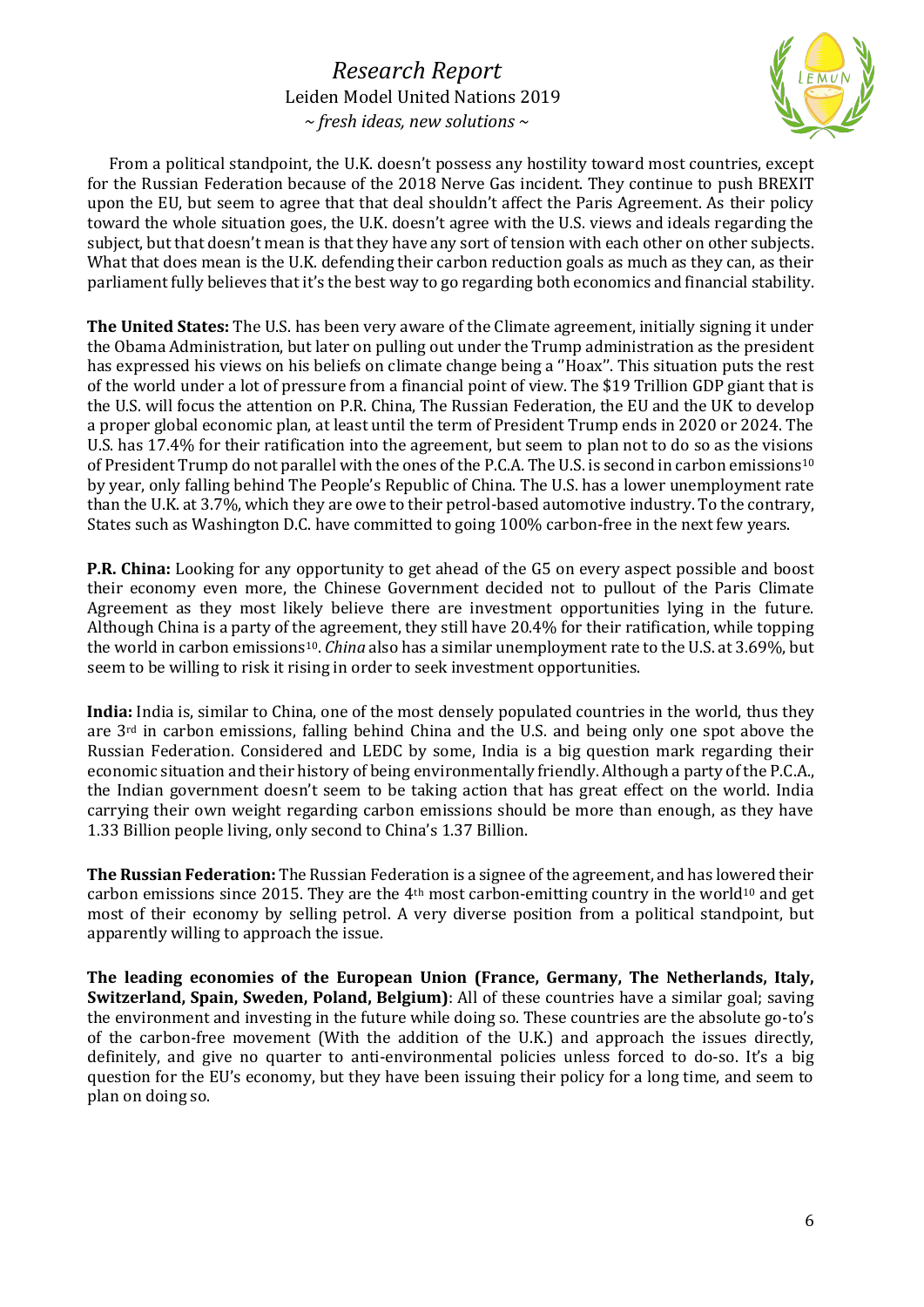

# Timeline of Events

| Date:            | Event:                                      | Organized by:             | It's Effect:             |
|------------------|---------------------------------------------|---------------------------|--------------------------|
| Feb. 27, 2003    | Plans to build the first zero-              | The U.S.                  | This was hoped to        |
|                  | emission powerplant,                        | Department of             | set the standard of      |
|                  | FutureGen, were                             | Energy (DOE).             | futuristic energy        |
|                  | announced. <sup>11</sup>                    |                           | for years to come.       |
| Oct. 30, 2006    | 'Stern Review' a book on                    | Nicholas Stern,           | <b>Provoked most of</b>  |
|                  | climate change and it's                     | <b>Baron Stern of</b>     | the European             |
|                  | economics is released, also                 | <b>Brentford</b>          | region on Climate        |
|                  | called the "Stern Report" <sup>12</sup>     |                           | <b>Change</b>            |
| <b>July 2006</b> | The M.I.T. releases their                   | <b>The Massachusetts</b>  | <b>Drew attention to</b> |
|                  | report on Climate Change and                | <b>Institute of</b>       | the pros and cons        |
|                  | it's economic repercussions.                | <b>Technology</b>         | of the Climate           |
|                  |                                             |                           | <b>Change movement</b>   |
| Nov. 17, 2007    | A report published by the                   | <b>The</b>                | <b>Made the</b>          |
|                  | <b>IPCC</b> (Intergovernmental              | Intergovernmental         | American                 |
|                  | <b>Panel on Climate Change)</b>             | <b>Panel on Climate</b>   | continent realize        |
|                  | provides that Climate Change                | Change                    | that climate             |
|                  | is real, and also that it is                |                           | change was in fact       |
|                  | mostly provoked by                          |                           | a real thing, and        |
|                  | humans. <sup>11</sup>                       |                           | that it was              |
|                  |                                             |                           | destroying our           |
|                  |                                             |                           | world.                   |
| Oct. 16, 2008    | The U.K. commits to a carbon                | The U.K.                  | A country with           |
|                  | reduction deal, that would                  | government                | that large of an         |
|                  | potentially lower carbon                    |                           | economy signing a        |
|                  | emissions by 80% until                      |                           | deal as this one         |
|                  | 2050.10,13                                  |                           | was a                    |
|                  |                                             |                           | breakthrough on          |
|                  |                                             |                           | the financial side       |
|                  |                                             |                           | of the problems          |
| 2008             | <b>International Labour Office</b>          | The ILO                   | Publishing a             |
|                  | release discussion paper                    | (International            | report on the            |
|                  | no.12 of their GURN (Global                 | <b>Labour Office) and</b> | unemployment             |
|                  | <b>Union Research Network)</b>              | the University of         | side of going            |
|                  | project, named 'The                         | Geneva                    | carbon-free              |
|                  | <b>Employment Effects of Climate</b>        |                           | showed that there        |
|                  | Change and Climate Change                   |                           | were also possibly       |
|                  | Responses: A Role for                       |                           | negative                 |
|                  | International Labor Standards?'             |                           | consequences to          |
|                  |                                             |                           | the new climate          |
|                  |                                             |                           | plans.                   |
| March 11,        | The Fukushima earthquake                    |                           | <b>Drew attention to</b> |
| 2011             | damages 6 powerplants and                   |                           | the horrifying           |
|                  | the nuclear crisis reaches the              |                           | scale nuclear            |
|                  | highest level possible (Lv.7) <sup>11</sup> |                           | energy can get, as       |
|                  |                                             |                           | many died and            |
|                  |                                             |                           | many were                |
|                  |                                             |                           | injured.                 |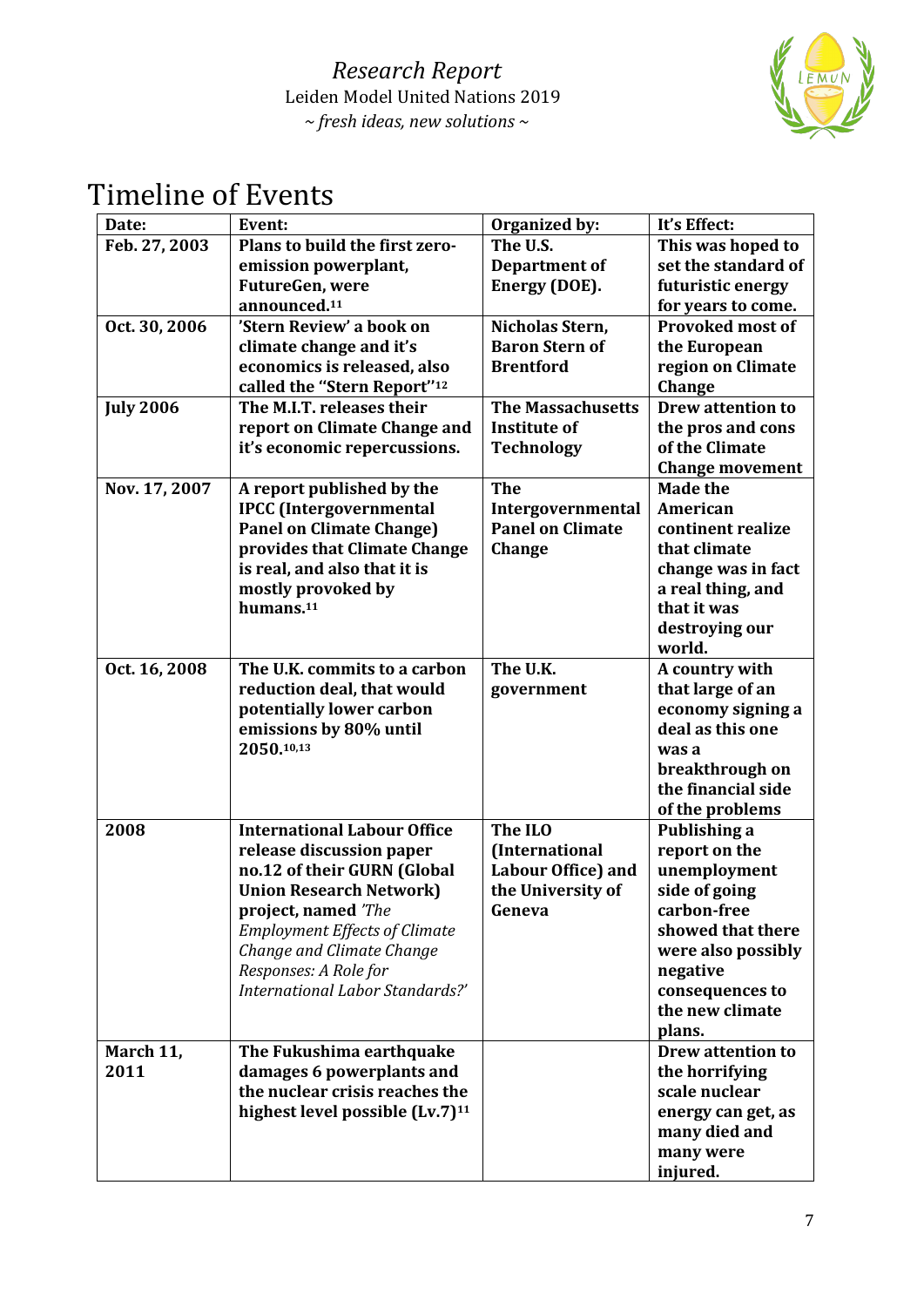

| Nov. 6, 2012  | Donald J. Trump says that he<br>believes climate change is a<br>hoax, tweeting "The concept of<br>global warming was created by<br>and for the Chinese in order to<br>make U.S. manufacturing more<br>competitive"                                   |                                                        |                                                                                                                              |
|---------------|------------------------------------------------------------------------------------------------------------------------------------------------------------------------------------------------------------------------------------------------------|--------------------------------------------------------|------------------------------------------------------------------------------------------------------------------------------|
| June 25, 2013 | <b>President Obama announces</b><br>his plan to battle climate<br>change: The Climate Action<br>Plan.<br>The plan was compromised of<br>restrictions on the carbon<br>emissions of powerplants and<br>emphasis to renewable<br>energy. <sup>11</sup> | The 2012-2016<br>Obama<br>administration               | Was the U.S.<br>Government's first<br>large scaled plan<br>to battle climate<br>change.                                      |
| June 3, 2014  | Donald J. Trump tweets his<br>thoughts on Obama's Climate<br>Plan, writing " Obama's war on<br>coal is killing American jobs,<br>making us more energy<br>dependent on our enemies &<br>creating a great business<br>disadvantage."14                | Donald J. Trump                                        | Was one of the<br>first instances of<br>criticism done by<br>a celebrity & a<br>businessman on<br>the Climate Action<br>plan |
| June 1, 2017  | The U.S. pulls out of the<br>climate agreement.                                                                                                                                                                                                      | The 2016-2020<br><b>Trump</b><br><b>Administration</b> | Led one of the<br>most-emitting<br>countries in the<br>world                                                                 |

## Previous attempts to solve the issue

The attempts to solve climate change and going carbon-free are very extensive, but how to battle the unemployment caused by it is very limited. Most countries' coping mechanisms have been, especially for the ones with larger economies, creating the best economy plans they can have. By having a good economic plan for the future, the unemployment rate could be significantly lowered than the estimated values after going free, if not stabilize their current unemployment rates, which is big for any country with over 10 million inhabitants. For a country with a 4% unemployment rate to stay the same after going fully carbon-free is a near-utopian plan, but is what has to be tried if the battle against unemployment must continue.

## The Future

What happens in the next few years will very likely change the landscape of how this problem is approached and intended to be exhibited. With the 2020 U.S. elections approaching, the \$19 trillion dollar GDP U.S. will have the ability to either deteriorate or significantly advance the process of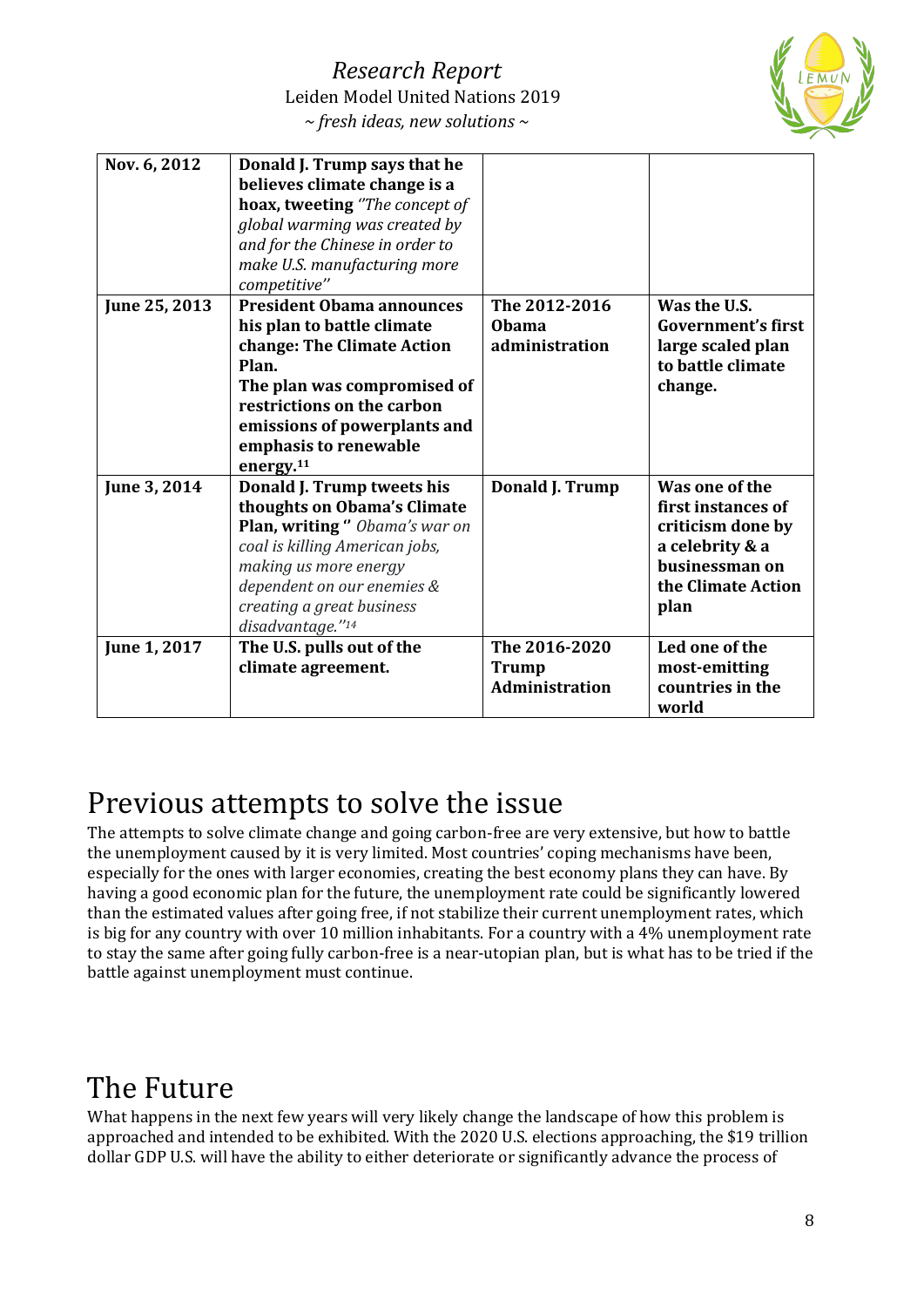

battling climate change. China & The U.S. are two of the biggest employers around the globe, with job & investment opportunities. MEDCs (More Economically Developed Countries) could be the key to balancing out the unemployment rates in LEDCs (Less Economically Developed Countries), but no consequential action has been taken by densely populated states and few of the largest economies of the world; Russia, China and the U.S. have not made any substantial arrangement regarding going carbon-free, and undoubtedly won't do so in the unemployment rates that could possibly rise after transitioning towards carbon-free economies.

# Questions a Resolution Must Answer (Q.A.R.M.A.)

*Dear Delegates, a resolution should address the mentioned parts of the issue, but the more ways to solve a problem there are, the better any resolution will get, so please don't limit yourselves to the things I've written in both this Q.A.R.M.A part and the Research Report as a whole. It doesn't only have to be the mentioned points. Solutions could be added or replaced if believed to be more beneficial for the UN and the world as a whole. -Kuzey Mungan*

The most effective way known to reduce carbon emissions is going carbon-free. Like most other issues in MUN, this also has two sides, the side of saving the world, and the incredibly alarming unemployment that will be most likely caused by it unless a way to solve it is found. The Paris Climate Agreement, in which 185 parties, 11 signatories and the European Commission are a part of, states that the goal is to not go more than 2° Celsius<sup>15</sup> below the pre-industrial levels. It's clear that countries are willing to participate, and it's time to take action. The main question is: How do we keep both unemployment and the earth's temperature at a safe rate?

- How is it possible to keep unemployment at a safe rate?  $\triangleright$  Would a safe rate be considered the same rate of today after going carbon-free?
- How would the lower classes and middle classes of countries adjust to the carbon-free economy?
	- $\triangleright$  What would the social repercussions be?
- How can LEDCs (Least Economically Developed Countries) adapt to the economic hit taken by the carbon-free movement?
- How will MEDCs becoming more powerful due to the possible investment market created through the carbon-free movement justified?
	- $\triangleright$  If so, how would that guarantee that other countries won't pullout of the Paris Climate Agreement?
- Although most member states are parties of the Paris Climate Agreement, how will it be provided LEDCs react positively to MEDCs gaining more control over due to their large investments and big returns?
- When will the new employment standards be enforced?
	- $\triangleright$  Who will it be enforced by?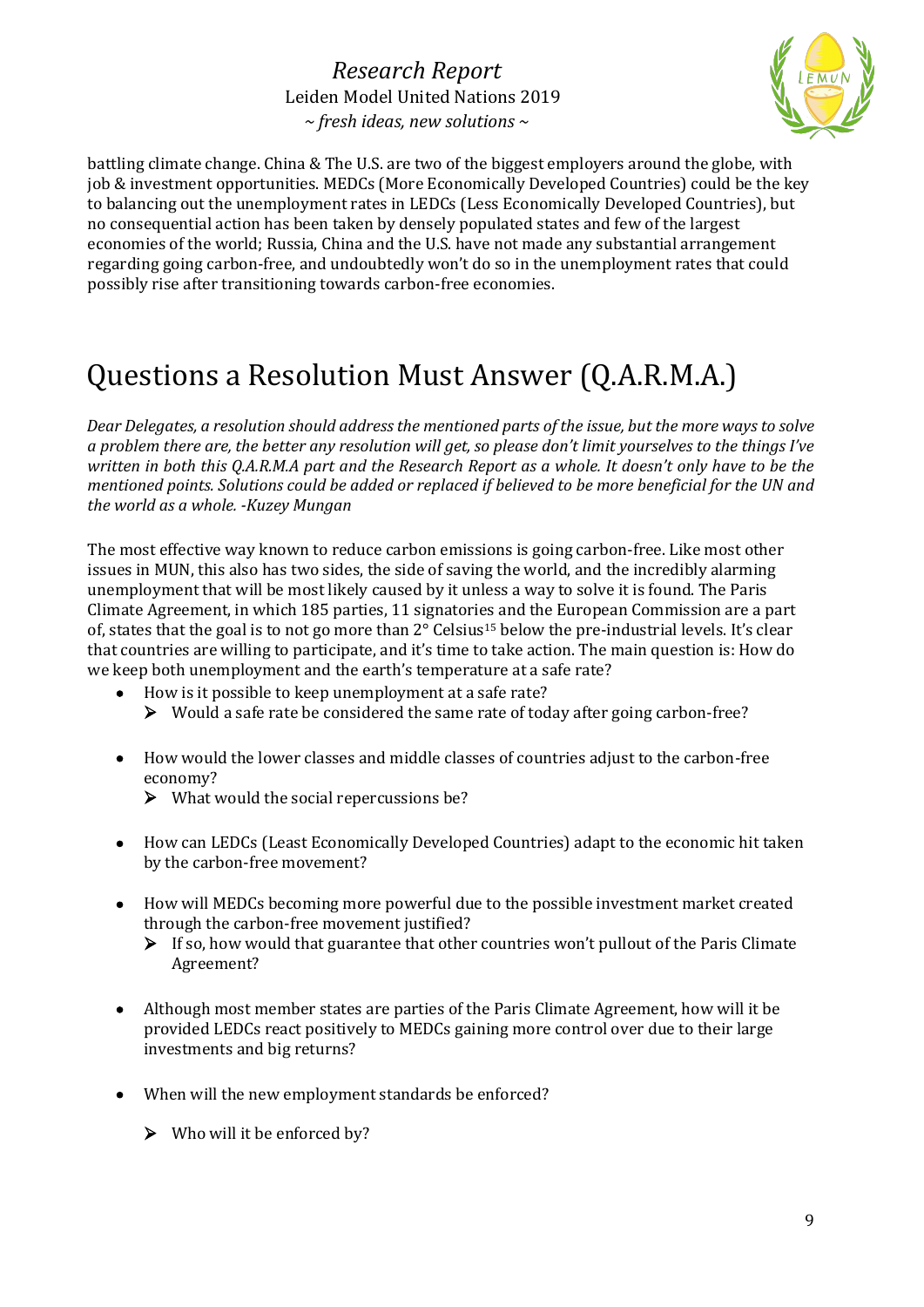

• How will the general public's reaction be calmed?  $\triangleright$  Is there anything keeping them from overreacting?

## Further Reading

[It can be really helpful to delegates if they have a few websites where they can read more about your issue. You can refer to useful websites here.]

• The M.I.T.'s take on the unemployment that could be caused by climate change  $&$  it's possible justification:

https://economics.mit.edu/files/2438

- An article Christina Figurees and Guy Ryder regarding how to create jobs while tackling climate change:
	- [https://www.weforum.org/agenda/2014/09/climate-change-unemployment-clean](https://www.weforum.org/agenda/2014/09/climate-change-unemployment-clean-jobs/)[jobs/](https://www.weforum.org/agenda/2014/09/climate-change-unemployment-clean-jobs/)
- Resourcesmag.com's take on the carbon-free economy's effect on employment, written by Marc Hafstead, Robert C. Williams III & Yunguang Chen:
	- <https://www.resourcesmag.org/common-resources/job-killing-carbon-taxes/>
- The Imperial College London's report on transitioning towards a low-carbon economy:
	- [https://www.imperial.ac.uk/media/imperial-college/grantham](https://www.imperial.ac.uk/media/imperial-college/grantham-institute/public/publications/briefing-papers/26.-Towards-a-just-and-equitable-low-carbon-energy-transition.pdf)[institute/public/publications/briefing-papers/26.-Towards-a-just-and-equitable-low](https://www.imperial.ac.uk/media/imperial-college/grantham-institute/public/publications/briefing-papers/26.-Towards-a-just-and-equitable-low-carbon-energy-transition.pdf)[carbon-energy-transition.pdf](https://www.imperial.ac.uk/media/imperial-college/grantham-institute/public/publications/briefing-papers/26.-Towards-a-just-and-equitable-low-carbon-energy-transition.pdf)

# Bibliography

**Bibliography for the definitions of key-words:**

\*1: [https://en.wikipedia.org/wiki/Low-carbon\\_economy](https://en.wikipedia.org/wiki/Low-carbon_economy) **(Description of Low-Carbon economy)**

**\*2:** <https://unfccc.int/process-and-meetings/the-paris-agreement/what-is-the-paris-agreement> **(Description and abbreviation of the Paris Climate Agreement)**

**\*3:** [https://www.google.com/search?ei=pXI5XY6sIoPDwAKpn6ngAw&q=climate+change+definition&oq=climate+change+def&gs\\_l=psy](https://www.google.com/search?ei=pXI5XY6sIoPDwAKpn6ngAw&q=climate+change+definition&oq=climate+change+def&gs_l=psy-ab.3.0.0i203l10.5841.8009..9022...0.0..0.105.1488.14j4......0....1..gws-wiz.......0i71j35i39j0i67j0j0i10.XNwsPD_RpkU)[ab.3.0.0i203l10.5841.8009..9022...0.0..0.105.1488.14j4......0....1..gws-wiz.......0i71j35i39j0i67j0j0i10.XNwsPD\\_RpkU](https://www.google.com/search?ei=pXI5XY6sIoPDwAKpn6ngAw&q=climate+change+definition&oq=climate+change+def&gs_l=psy-ab.3.0.0i203l10.5841.8009..9022...0.0..0.105.1488.14j4......0....1..gws-wiz.......0i71j35i39j0i67j0j0i10.XNwsPD_RpkU)

**(Description of climate change by Google)**

#### **Others:**

<sup>1</sup>:<https://g20.org/en/summit/about/> **(Information on the G20 summit[s] and the attendees)**

**<sup>2</sup>:** <https://www.thebalance.com/what-is-the-g20-3306114> **(G20 Attendees & general info)**

**<sup>3</sup>:** [https://stats.oecd.org/index.aspx?DataSetCode=AVD\\_DUR](https://stats.oecd.org/index.aspx?DataSetCode=AVD_DUR) **(The average length of unemployment statistics)**

**<sup>4</sup>:** <https://www.thebalance.com/natural-rate-of-unemployment-definition-and-trends-3305950> **(The natural length of unemployment)**